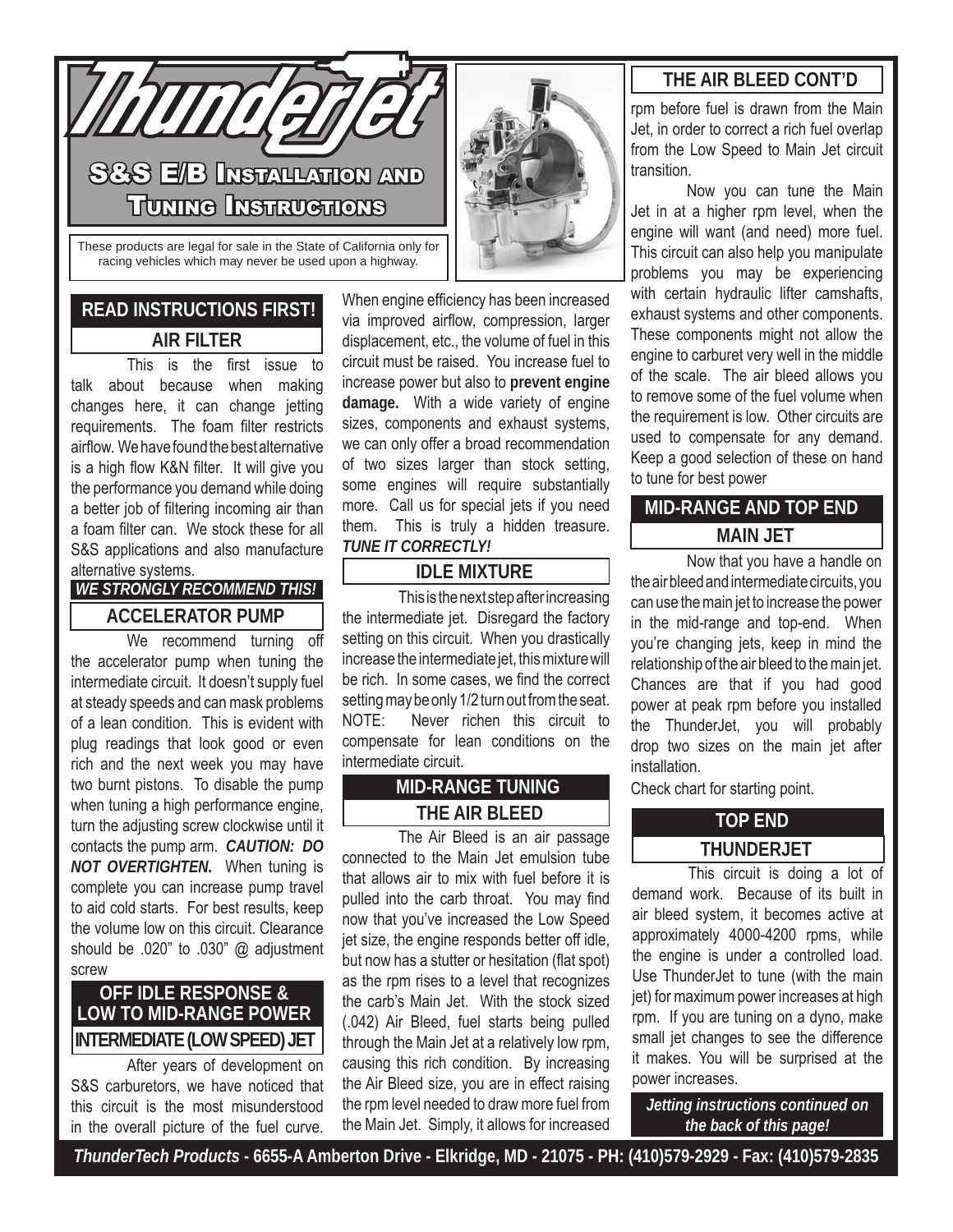# Tuning Instructions Continued from Front Page

### **SUPER 'G' CARBS AND TODAY'S LARGER ENGINES**

 We have found there is a need for enlarging the throat size in the Super 'G' Carb in certain big inch applications. At mid-range rpm's, air speed is simply to high at the nozzle, resulting in a big surge of fuel and its related stumble, or sooty looking plugs. Lowering the main jet size helps the problem but dangerously leans out the mixture for high rpm running (result-burnt pistons). Boring the carb throat will lower the air speed at the main discharge tube. This smoothes out the fuel curve and allows you to run adequate main jet sizes for these big engines. If you choose to do this modification yourself, be careful;

### **MANIFOLD SPACER BLOCKS**

 When tuning a long stroke engine, increasing runner (manifold) length may help control fuel standoff and improve low- and mid-range carburetion. Different cams, exhausts, strokes and other changes will affect this area dramatically. If you are a serious tuner, we suggest you purchase spacers and insulator blocks and experiment with them in your applications.

### **VACUUM PETCOCKS**

We recommend replacing any late model vacuum petcock with a Pingel High-Flow Petcock in performance applications.

### **MOUNTING**

 Tests on the Dyno and the track have shown properly mounted carbs work superior to units that move and shake due to inadequate mounting. Make sure the carb is properly and securely mounted. *DON'T OVERLOOK THIS AREA!*

### **REMEMBER...**

 Check mixture after any Low Speed jet change. At maximum rpm, all three circuits are supplying fuel. If you add fuel to one circuit, you may have to take away from another as you have now enriched the entire mixture throughout.

*Remember: Tuning Is Everything!*

*Use of This Product is Intended for Racing Purposes Only.*

### **Replacement Parts & Services**

- ThunderJet kits and jets sizes 80-200
- Special S&S jets--air bleed jets
- Spacers and Insulator blocks
- Velocity stacks (racing only)
- High flow air filters
- Replacement parts and mounting hardware
- Complete application-specific carbs with ThunderJets
- Professional installation for these parts
- Special application carbs
- Installation Fixtures

# **Jetting Range Guide For ThunderJet Tuning**

this modification yourself, be careful; **Note:** The suggested starting points are based at sea level. When looking at<br>there is very little room for error here. **the scale consider that cam compression** head flow and especi the scale, consider that cam, compression, head flow and especially exhaust type can greatly affect each circuit. Open exhaust systems such as drag pipes will rely heavily on the ThunderJet circuit and less on the main jet for mid-range to high RPM power; tune accordingly. Performance systems will generally tune to the middle of the suggested jet range. Install baseline jetting and tune from there. Refer to circuit instructions above for help with fine tuning specific RPM ranges. Each engine has different requirements; time spent tuning will yield the best results.

| <b>ENGINE</b>      | <b>CARB TYPE</b> | <b>INTERMEDIATE JET</b> | <b>MAIN JET</b> | <b>AIR BLEED</b> | ThunderJet  |
|--------------------|------------------|-------------------------|-----------------|------------------|-------------|
| <b>XL 1200</b>     | "E"              | $.029 - .033$           | $.064 - .068$   | 140 - 175        | $100 - 135$ |
| 80" EV             | "E"              | $.031 - .035$           | $.066 - .074$   | 140 - 175        | $100 - 135$ |
| 88" TC             | "E"              | $.031 - .035$           | $.064-.074$     | 140 - 175        | $100 - 135$ |
| 95" TC             | "G"              | $.031 - .033$           | $.074-.082$     | $180 - 200$      | $100 - 135$ |
| <b>BIG ENGINES</b> | "G1/G2"          | $.032 - .036$           | $.078 - .088$   | $180 - 200$      | $120 - 140$ |
| <b>BIG ENGINES</b> | "D1/D2"          | $.036 - .040$           | $.088 - UP$     | $.074-.082$      | $124 - 145$ |

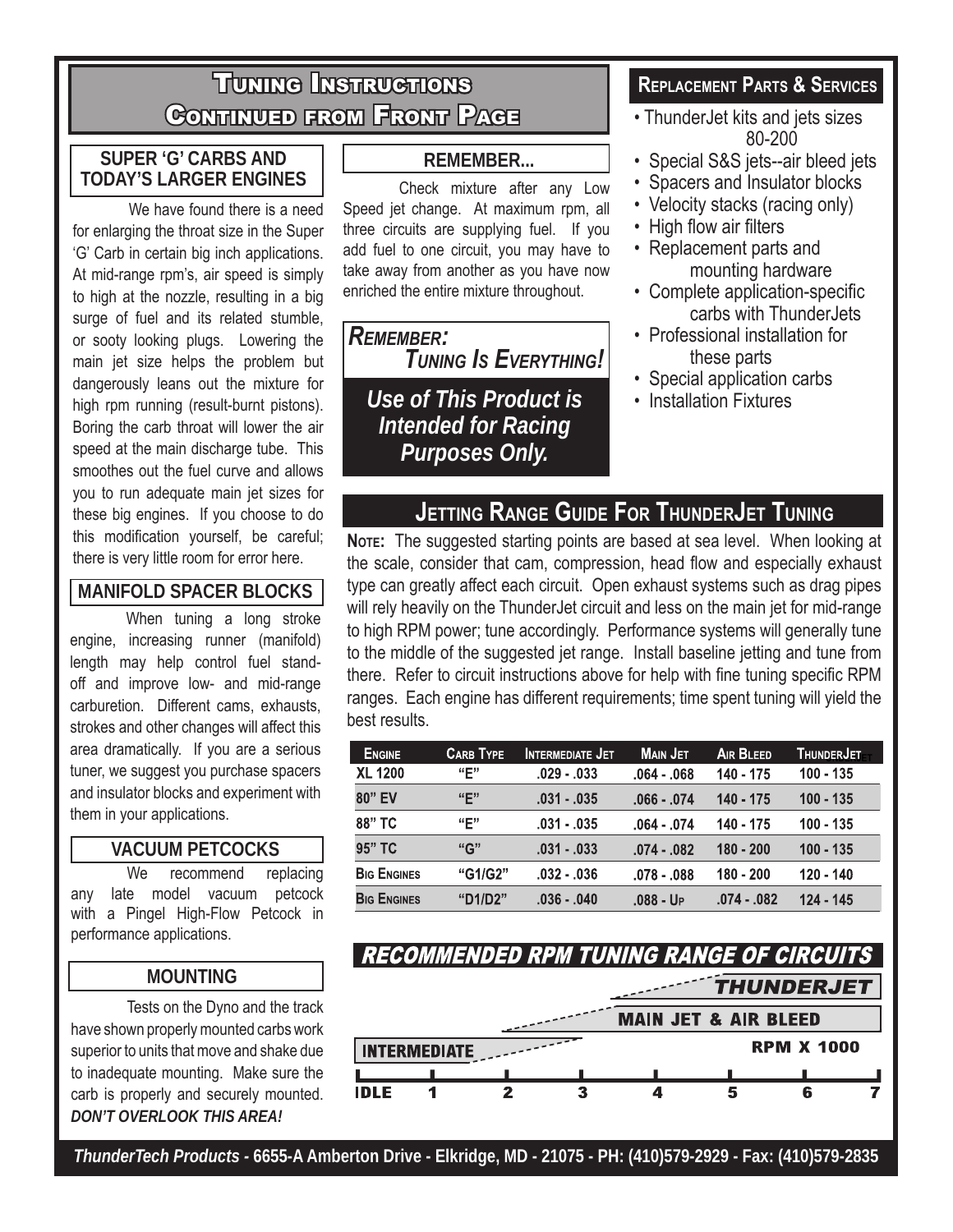

#### **READ INSTRUCTIONS FIRST!**

 If you do not have facilities available to properly install this module, professional installation is available from Zipper's. High volume shops may want to invest in our ThunderJet installation fixture (shown in the photos, p/n 713-910).

 This securely holds the Carb body and float bowl at the correct positions for machining. For use with a mill when installing ThunderJets in all S&S model E/G/B/D carbs.

#### *Please read all instructions fully and carefully before proceeding.*

 **1.** Loosen the drain nut and remove your float bowl from the Carb. Remove emulsion tube with main jet from Carb body and remove the accelerator pump rod, rubber bellows and discharge o-ring. Looking into Carb throat, turn Carb counterclockwise at approximately an 11 degree angle and clamp in vice.



**2.** The location for drilling, tapping and spot facing the fuel tube hole is .950" from the air cleaner mounting surface; use the upper left corner of the "T" in the word **"SHORTY"** for locating the other axis. Drill a #3 hole, tap 1/4-28. Using 1/2" end mill, counterbore hole until you maintain a 3/16" (.187) wall thickness (photo 1).

 **3.** Install the fuel delivery tube from the inside of the Carb throat out (photo 2). Using (2) ¼"-28 jam nuts, double-nut the fuel delivery tube outside of the Carb throat and carefully lock tube into Carb throat until all or most of the air bleed segment is exposed.



**Fuel delivery tube installed.** 

 **3.** Remove jam nuts (no longer needed). Install the air correction spacer (small opening out), o-ring and ThunderJet body on to Carb. Fuel line nipple should point to front of bike and slightly toward the air filter for hose routing. Trim small opening side of air correction spacer, if needed, to achieve a hand tight location 1/6 of a turn from permanent location and finish tightening with wrench. (.006" trim = 1/6 turn). **DO NOT OVERTIGHTEN BODY OR FUEL TUBE BREAKAGE WILL RESULT!!** 



#### **Adjustable Air Bleed**

 **4.** Locate air bleed passage plug above S&S nameplate on throttle spool side of Carb. Clamp Carb body at approximately a 45 degree angle. Center a 5/16" end mill over the plug and spot face lightly to flatten and align. Use a center drill to start and then drill the plug with a #19 drill bit and tap 5mm x .8mm for air bleed (photo 4). Install air bleed jet (same type jet used in ThunderJet). Jet sizes range from 130-170 for most applications (see chart).



**Drilled, tapped, spot faced for adjustable air bleed jet.** 

#### **Original Air Bleed Blocking**

 **5.** Clamp Carb in vise upside down. Locate original internal air bleed hole (photo 5) to be blocked off. **('04 and earlier)** Carefully drill this passage with a #21 (.159") drill bit until you break into cross passage in Carb body. Tap hole with a 10-32 tap, blow passage out with compressed air, then plug with supplied 10-32 slotted screw. **('05 and later)** These carbs come with a main jet style air bleed jet; remove the jet and plug the hole with the supplied 5/16-24 set screw.



#### **Relocation**

**6.** We have found additional performance and increased fuel pressure stability in the float bowl by relocating and modifying the float bowl vent passage. Clamp body upside down at a 45 degree angle. Remove the existing 5/16" bowl vent plug (photo 6). Using a small center drill or wiggler, locate the center of the hole where plug was removed. Mark a spot 7/16" from the casting surface where vent plug was removed, toward top of Carb. Using a small center drill, break through to existing vent passage. Finish hole using a 5/16" 2-flute end mill at this angle. *Cut only deep enough to enter existing vent cross drill!* 



In extreme high velocity applications, we recommend plugging the original vent passage at the air cleaner backing plate surface (tap opening 5/16-24). Use the 5/16"-24 plug removed from the vent passage to plug the original opening, as extreme airflow can create a vacuum that may draw fuel through

the vent and uncontrollably richer the mixture. Install the plug just deep enough to be slightly below the air filter mounting surface, and use Loctite. If you choose not to do this modification, at least remove the vent plug and discard it.



 **7.** Remove float from bowl. Set bowl at a 20 degree angle on sine plate. Drill a #3 hole between bowl drain plug and accelerator pump housing and tap with ¼"-28 tap. Spot face hole center (kiss) just enough to give a flat surface for o-ring to seal against (photo 8). Install fuel nipple and o-ring, secure inside bowl with lock washer and nut provided (photo 9). Make sure this device does not interfere with float action.



 **8.** Thoroughly clean Carb, check low speed and main jet sizes for engine compatibility (see tuning tips), reassemble Carb and install fuel line with clamps provided. Fuel hose is routed to front of bike. See tuning instruction page for jetting instructions.



**Bowl fitting installed** 

### *9. READ TUNING INSTRUCTIONS*